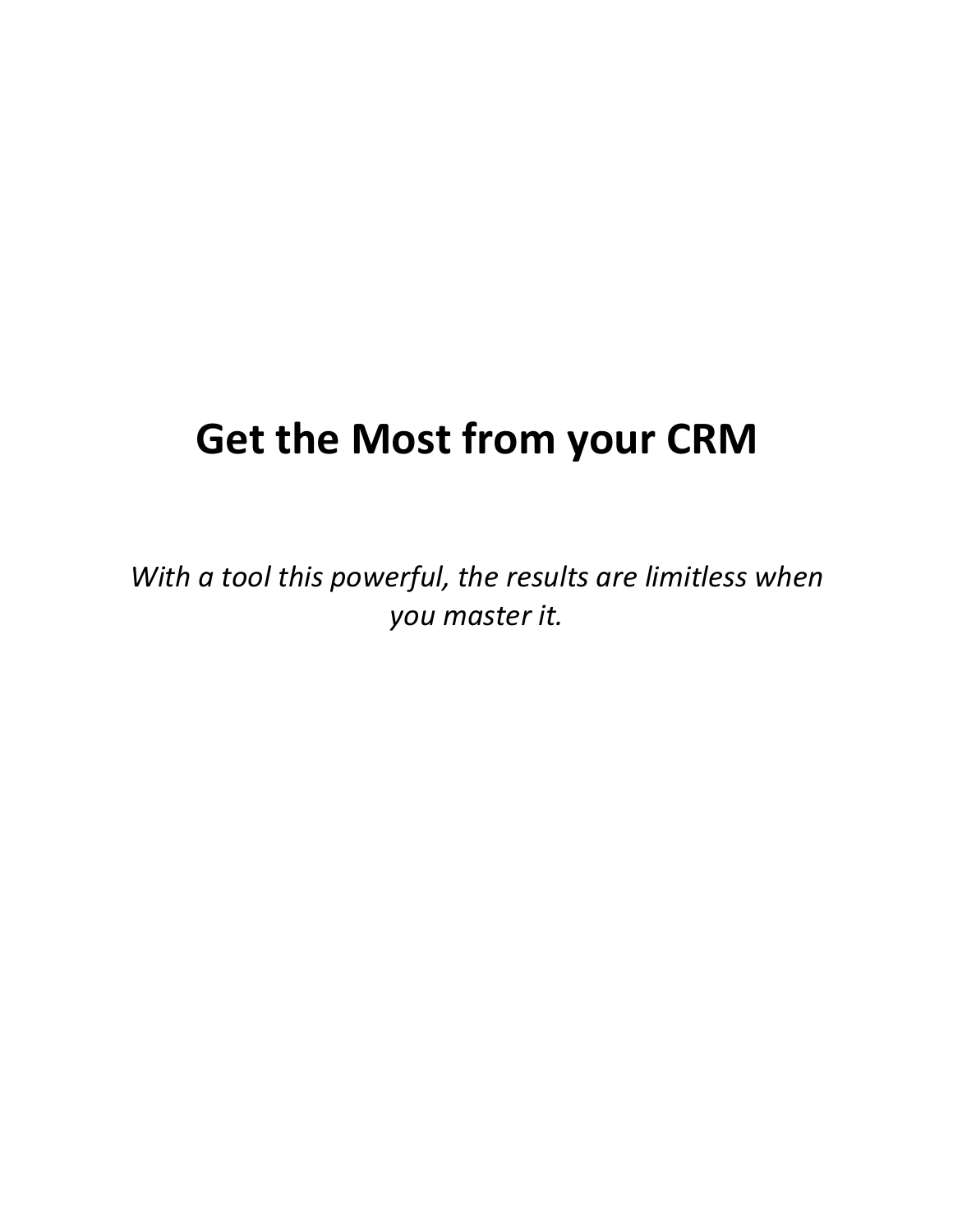### **Table of Contents**

Let us take you on a journey. A journey about you, your contacts and how you can use a CRM to achieve your goals.

Studies and statistics show that a CRM can, and should, be an invaluable tool in your real estate business. How you get the most out of your CRM has to do with the quality of the tool, how well you know it and what features you're taking advantage of to make your work life easier as you climb the ranks to higher levels of success.

| Keep track of the who, what, where, when and why<br>What's possible<br>How a CRM gets it done |
|-----------------------------------------------------------------------------------------------|
|                                                                                               |
| Get over the awkwardness and difficulty                                                       |
| Use the device everyone has in their back pocket                                              |
| Make sure you're the one they call when it's time                                             |
|                                                                                               |
| Set realistic goals                                                                           |
| Work backwards                                                                                |
| Monitor your progress every step of the way                                                   |
|                                                                                               |
| Start with a dedicated agent website                                                          |
| Informative articles and social media posts                                                   |
| Ways to build online                                                                          |
|                                                                                               |
| Numbers tell the truth                                                                        |
| Whenever you have downtime, turn your attention to your CRM                                   |
| Your database is gold. Treat it that way.                                                     |
| Get the most from your CRM when you use it as your online personal assistant                  |
| IXACT Contact gives you the support you need to thrive                                        |
| You have the contacts, we have the solution to help you make the most of them                 |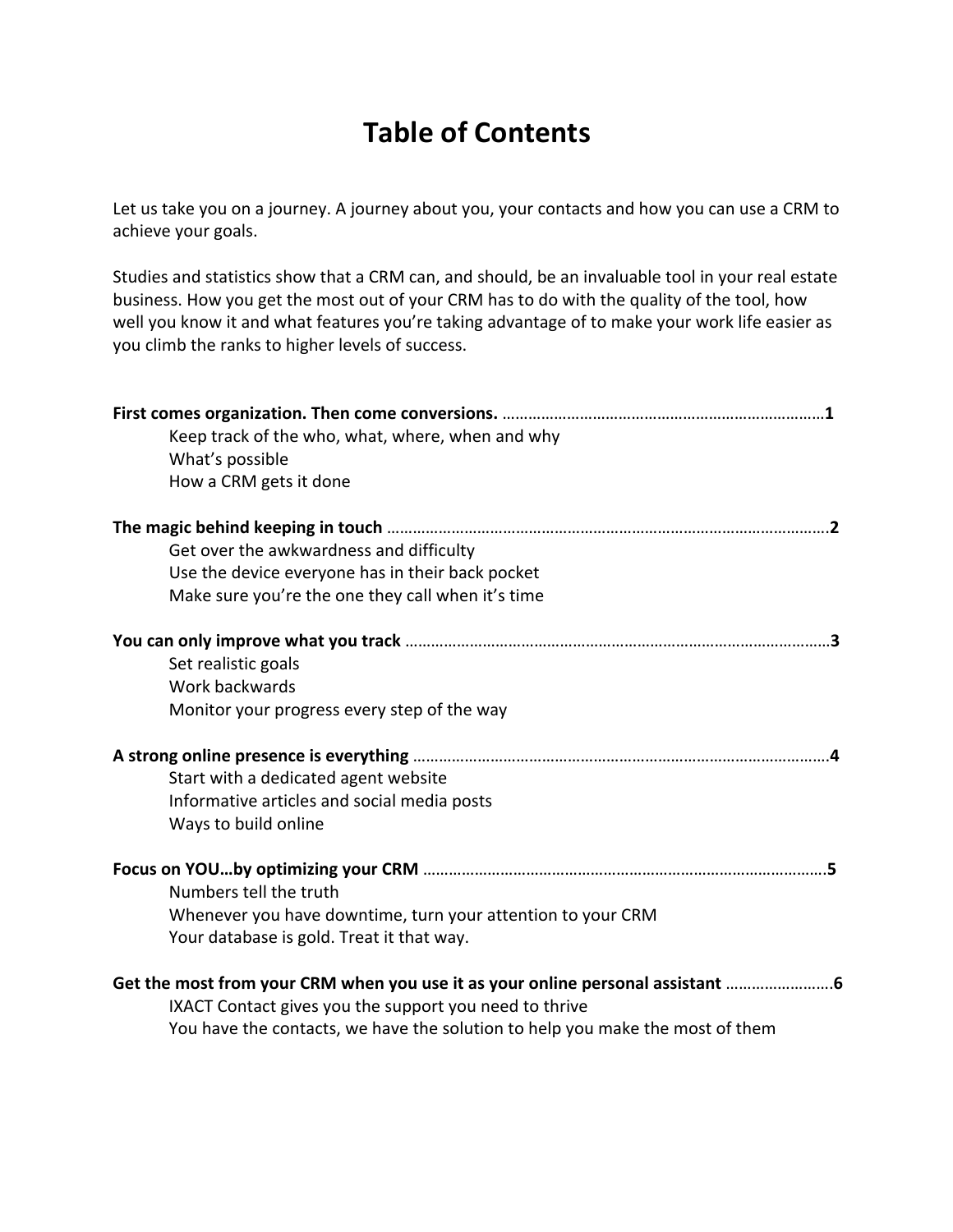### **First comes organization. Then come conversions.**

#### **Keep track of the who, what, where, when and why**

Who was that lead from the other day? What are they interested in? Where do they want to buy? When are they planning to make a purchase? Why do they want to move?

All of these details matter. When you're speaking with numerous potential and existing clients each day, this information can be difficult to store and manage effectively on your own.

#### **What's possible**

Picture a system that lets you seamlessly import and integrate information about each of your contacts. You can add personal notes, set up automated reminders, and schedule follow-up calls and keep-in-touch initiatives.

If every new lead, along with their personal profile and key real estate interests, is stored and organized in one place, imagine how easy it is to connect with them at the ideal time with the ideal form of communication.

#### **How a CRM gets it done**

Whether your contacts are scattered in disarray and you feel lost and overwhelmed, or you know that now is the perfect time to take your database organization to the next level, a real estate CRM can help you regain control.

- Organize your database
- Categorize contacts into groups
- Automate your marketing
- Keep in touch and stay top of mind when it matters most

Imagine you have your own personal assistant. This is what it's like to have a CRM supporting you and your business.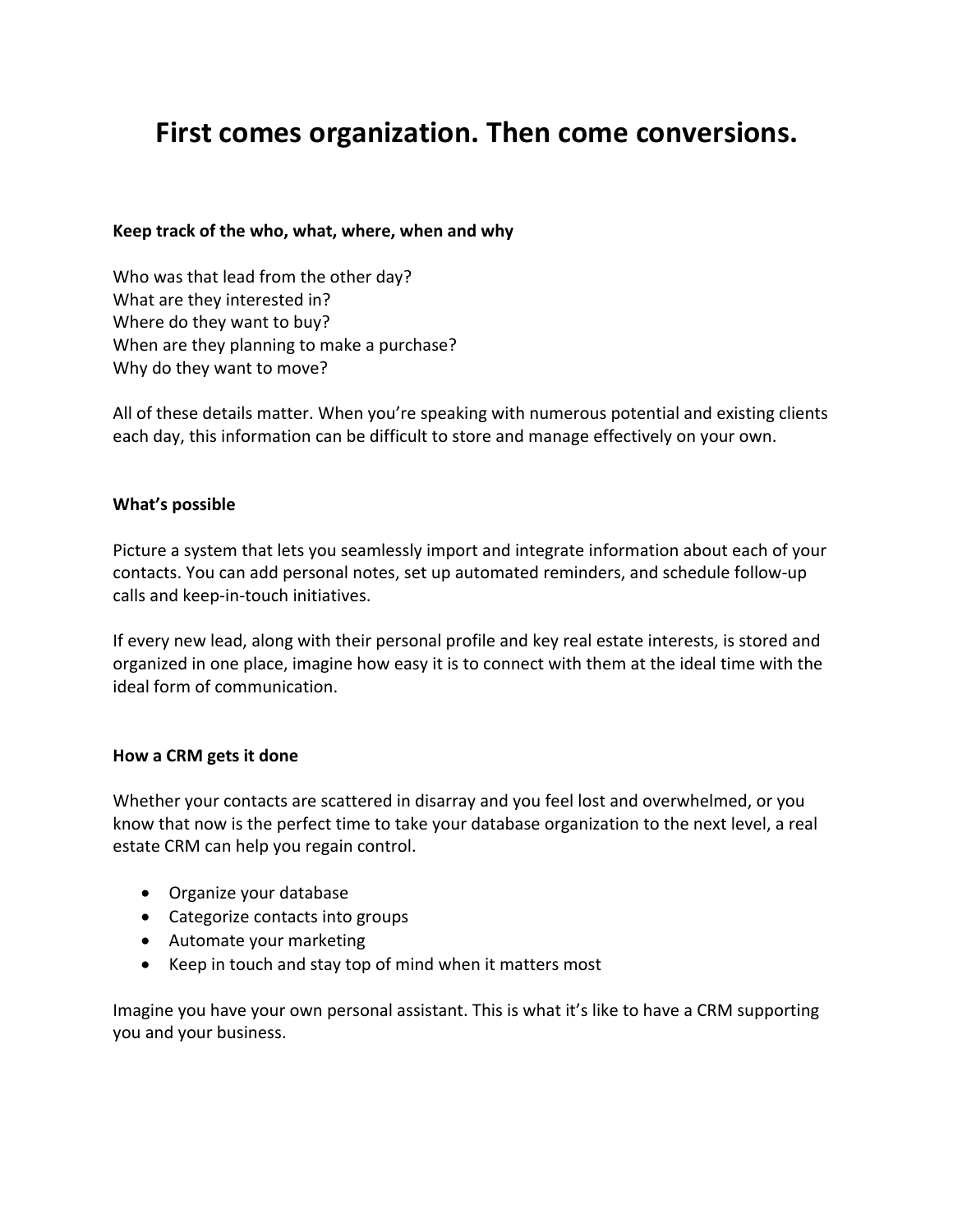## **The magic behind keeping in touch**

### **Get over the awkwardness and difficulty**

At first thought, reaching out to a prospect or a past client may feel embarrassing or simply too hard to do in any real, meaningful way. But what if you had a significant reason to get in touch? And what if that very reason was strategically noted somewhere for you to leverage at the perfect time? A task that once seemed too awkward or difficult to muster, feels important and easy to fulfill.

A real estate CRM lets you effectively store and manage contacts and their associated information, be it their birthday or the types of homes they're interested in. Then, you can set up automated keep-in-touch tasks so you're always remaining connected – and staying top of mind in the process.

### **Use the device everyone has in their back pocket**

People rarely leave home without their smartphones these days. So, one of the most effective ways you can reach out to contacts is mobile to mobile. In fact, the open rate for text messages is close to 100%!

A good real estate CRM will have its own dedicated app that you can use to:

- Respond to new leads with a text autoresponder
- Stay on top of tasks and appointments
- Send text and email messages with a single click
- Set up personalized mass texts

### **Make sure you're the one they call when it's time**

82% of all real estate transactions come from repeat and referral business. 25% of agents generate more than 50% of their business from repeat clients. 21% of agents get more than 50% of their business through referrals from past clients.

When you keep in touch, you increase the likelihood that you're the name your contact thinks of when the need arises, either personally or for someone in their network.

Take advantage of all the ways your real estate CRM can help you become the household name:

- Automated, ready-to-send email monthly newsletters
- Drip email campaigns
- Video emails
- e-Cards for various occasions to show your contacts you're thinking of them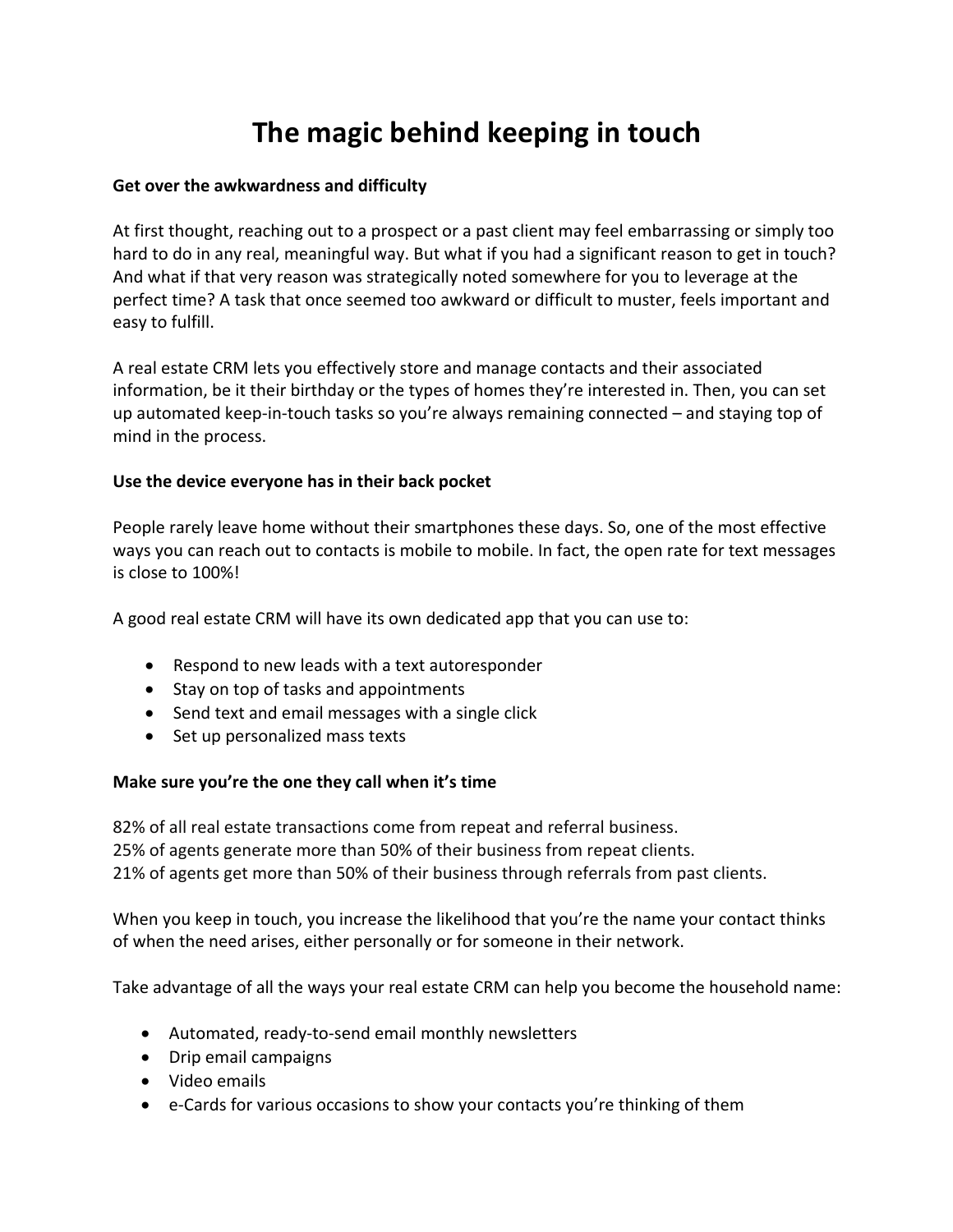### **You can only improve what you track**

#### **Set realistic goals**

Where do you see yourself and your business in three months? Six months? One year? It's important to be reasonable, but also to establish goals that challenge and drive you to the next level of success in your career. Developing a plan on your own can be overwhelming but with the help of your real estate CRM, the process instantly becomes visual and dynamic.

#### **Work backwards**

- 1. Picture a tower.
- 2. At the very top is the gross commission goal you want to achieve this year.
- 3. Travel down the tower to determine what exactly you need to do on a daily, weekly and monthly basis to attain your commission goal. How many listings, listing presentations, buyers and buyer sales do you need to fulfill?
- 4. As you get closer to the base of your tower, you can set more specific goals for meeting new clients, obtaining referrals, keeping in touch and making face-to-face contact.

Each goal can be inputted into your CRM. Let the tracking begin!

### **Monitor your progress every step of the way**

Your goals are in place. You have a vision. You're ready to set your success into motion. The most important next step is to track how you're doing. Use your real estate CRM to its fullest and gain visual insight into your performance.

Top CRMs will make monitoring a breeze with charts and graphs that show you precisely where you are and where you want to go. Check back often to understand your strengths and weaknesses at a single glance so you can make the right adjustments on the fly.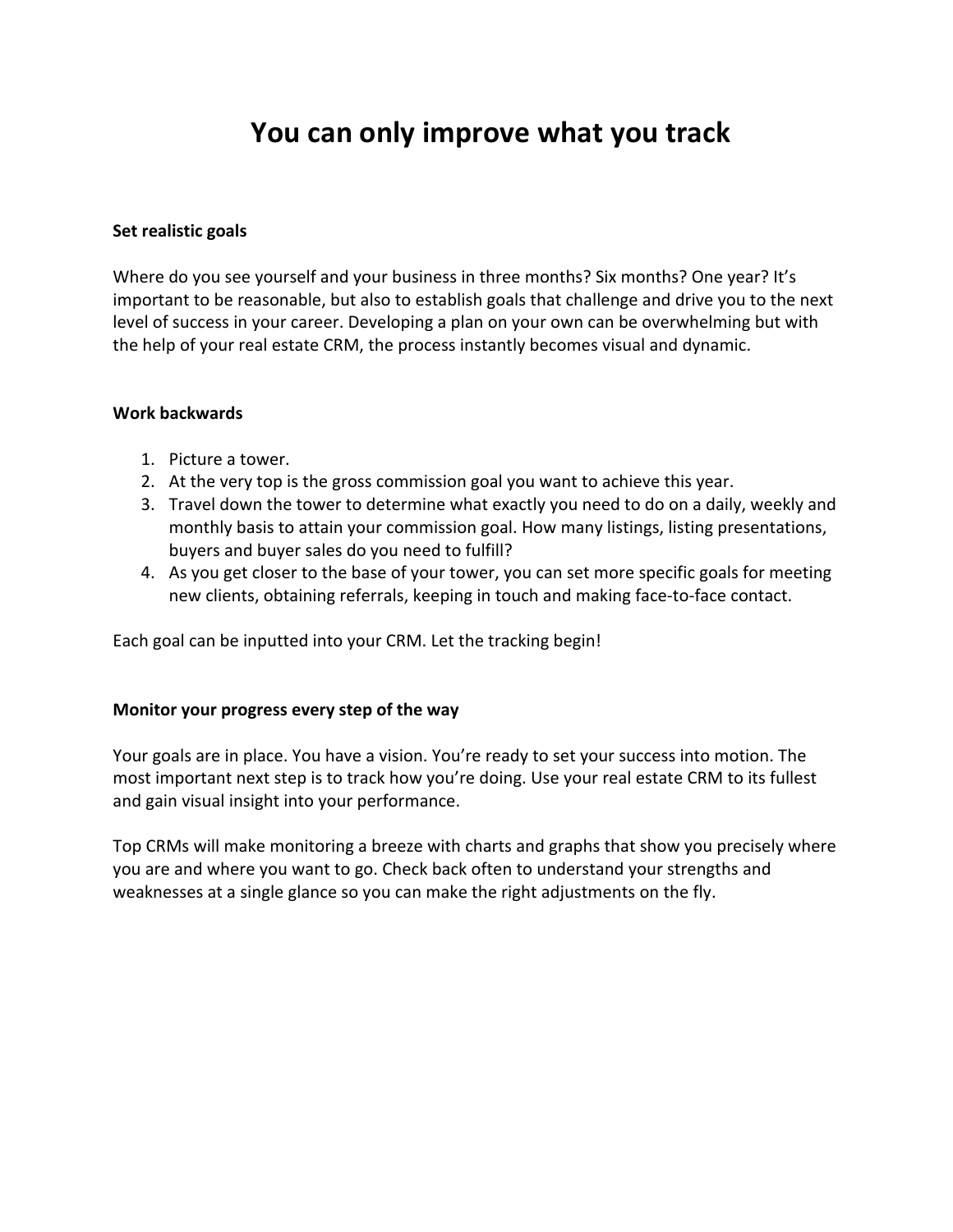### **A strong online presence is everything**

### **Start with a dedicated agent website**

The online shift is nothing new. One of the smartest things you can do as a real estate agent today is develop and maintain a rock-sold online presence that stays true to your brand and highlights what sets you apart.

On average, the third most viewed page on a real estate agent website is the "About" page. This tells you that your customers want to know who you are and what you have to offer. What better way to communicate that than with your very own, branded agent website through your real estate CRM?

#### **Informative articles and social media posts**

Get out there. Be present. Let your voice be heard. One of the best parts about writing valuedriven, informative blogs and engaging on social media outlets is that you show people you're an active member in the space. It's a time-consuming endeavor but not when you have a CRM to automate your activity through:

- Automated content curation specifically for real estate professionals
- Pre-scheduled postings
- Links that take people to *your* agent website or branded web page

### **Ways to build online**

A good real estate CRM can help you expand your presence and consistency on the web. A big part of this goes beyond simply having a branded agent website and factors in your communications. How are you connecting with your leads and existing clients digitally?

Use your CRM to create:

- Personalized emails
- Email drip campaigns
- Monthly newsletters
- Social media marketing
- Videos and podcasts
- eBooks and infographics

With the right tool and the right level of online focus, you can position yourself as a thought leader and true real estate professional who's dedicated to their business.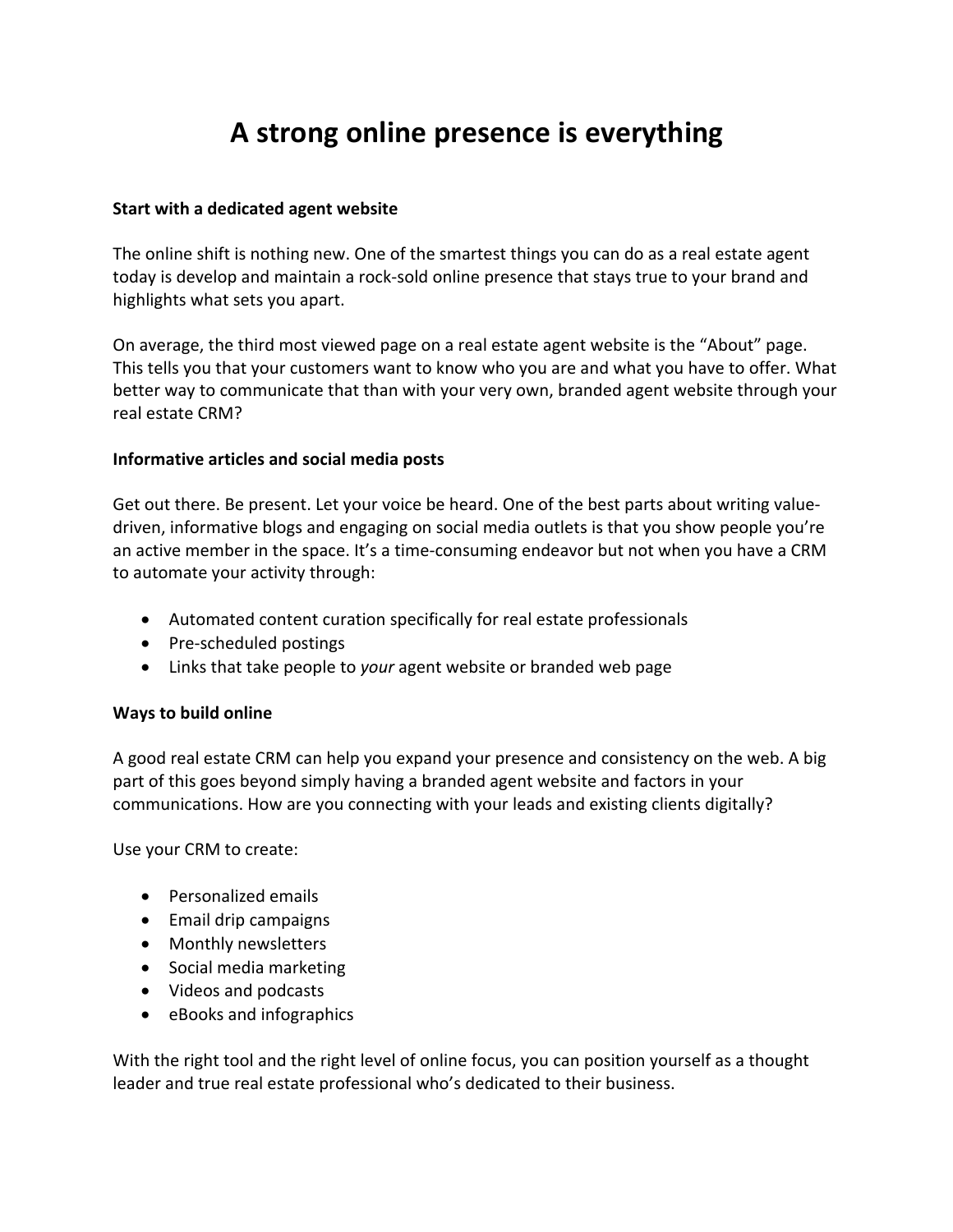### **Focus on YOU…by optimizing your CRM**

### **Numbers tell the truth**

According to the WAV Group CRM Effectiveness Survey:

- 60% of broker respondents now offer a CRM solution to their agents
- 43% of agents believe that a CRM is one of the top three most critical tools to successfully sell real estate
- 72% of brokers believe a CRM helps their agents qualify, nurture and convert leads more effectively
- Almost 60% of brokers believe agents are more productive when they use a CRM regularly
- 58% of brokers believe a CRM helps agents stay in touch better with clients

### **Whenever you have downtime, turn your attention to your CRM**

Do you have a little more time on your hands at the moment? Stay focused and take this opportunity to position your business to come out stronger than ever!

It's one thing to have a CRM at your disposal and it's quite another to use it to its full advantage so you can realize greater success. Now is the perfect time to categorize your contact data, create new keep-in-touch processes, replace your aging or expensive website, and just organize your CRM in general (which can work wonders, by the way).

### **Your database is gold. Treat it that way.**

Did you know that in 2019 real estate agents received 200 million online leads, of which only 1% closed?

This statistic alone points to the fact that this isn't the way to do things anymore. Now more than ever before, consumers want to do business with people they know and trust. These are the people you've already connected with…the ones in your database.

IXACT Contact's standalone real estate CRM makes it simple and seamless to make the most of your existing relationships. And our system guides you through every step of the way.